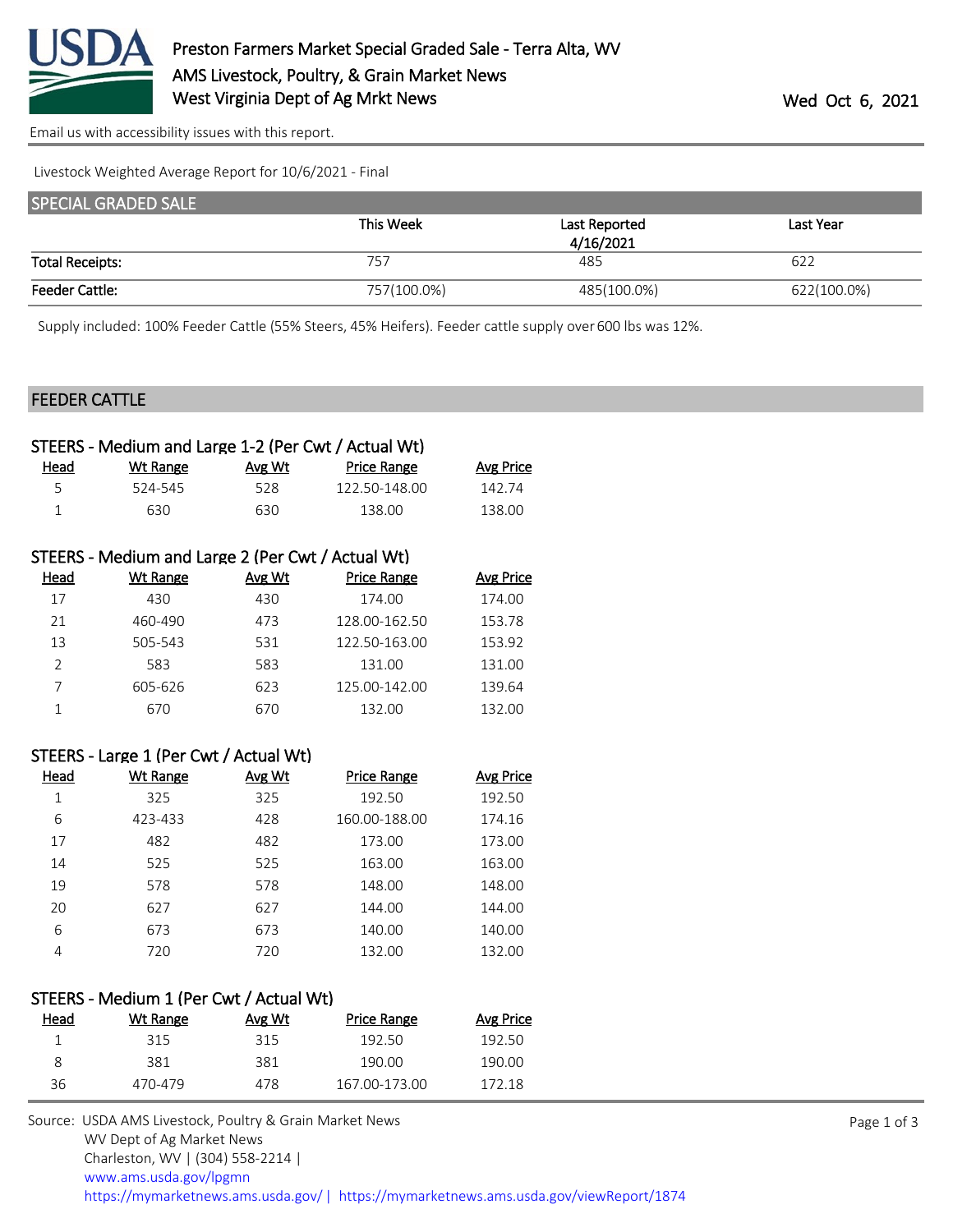

[Email us with accessibility issues with this report.](mailto:mars@ams.usda.gov?subject=508%20issue)

| 43 | 526     | 526 | 156.00-161.00 | 157.74 |
|----|---------|-----|---------------|--------|
| 47 | 558-577 | 574 | 143.50-155.00 | 145.16 |
| 21 | 622     | 622 | 146.50        | 146.50 |
|    | 675     | 675 | 144.00        | 144.00 |
|    | 727     | 727 | 132.00        | 132.00 |

## STEERS - Medium 1-2 (Per Cwt / Actual Wt)

| Head | Wt Range | <b>Avg Wt</b> | Price Range   | <b>Avg Price</b> |
|------|----------|---------------|---------------|------------------|
|      | 427-442  | 429           | 160.00-193.00 | 188.36           |

|               | STEERS - Medium 2 (Per Cwt / Actual Wt) |        |                    |           |
|---------------|-----------------------------------------|--------|--------------------|-----------|
| Head          | Wt Range                                | Avg Wt | <b>Price Range</b> | Avg Price |
|               | 290                                     | 290    | 192.50             | 192.50    |
| $\mathcal{P}$ | 333                                     | 333    | 192.50             | 192.50    |
| 8             | 377-385                                 | 378    | 140.00-190.00      | 183.63    |
| 1             | 485                                     | 485    | 130.00             | 130.00    |
| ς             | 528                                     | 528    | 118.00             | 118.00    |

## HEIFERS - Medium and Large 1-2 (Per Cwt / Actual Wt)

| Head | Wt Range | Avg Wt | <b>Price Range</b> | <b>Avg Price</b> |
|------|----------|--------|--------------------|------------------|
|      | 565      | 565    | 115.00             | 115.00           |

### HEIFERS - Medium and Large 2 (Per Cwt / Actual Wt)

| Head | Wt Range | Avg Wt | <b>Price Range</b> | Avg Price |
|------|----------|--------|--------------------|-----------|
| 5    | 320      | 320    | 121.00             | 121.00    |
| 15   | 381      | 381    | 134.00             | 134.00    |
| 25   | 426-445  | 427    | 128.00-137.00      | 136.62    |
| 18   | 483      | 483    | 129.00             | 129.00    |
| 15   | 527      | 527    | 120.00             | 120.00    |
| 6    | 574      | 574    | 129.00             | 129.00    |

## HEIFERS - Large 1 (Per Cwt / Actual Wt)

| Head          | Wt Range | Avg Wt | <b>Price Range</b> | Avg Price |
|---------------|----------|--------|--------------------|-----------|
| C             | 370      | 370    | 135.00             | 135.00    |
| 10            | 419-430  | 421    | 125.00-133.00      | 131.37    |
| 15            | 478-483  | 482    | 125.00-132.00      | 130.61    |
| 8             | 526      | 526    | 128.00             | 128.00    |
| 12            | 579      | 579    | 132.50             | 132.50    |
| $\mathcal{P}$ | 615      | 615    | 132.00             | 132.00    |
| ς             | 655-665  | 662    | 121.00-128.00      | 123.31    |

# HEIFERS - Medium 1 (Per Cwt / Actual Wt)